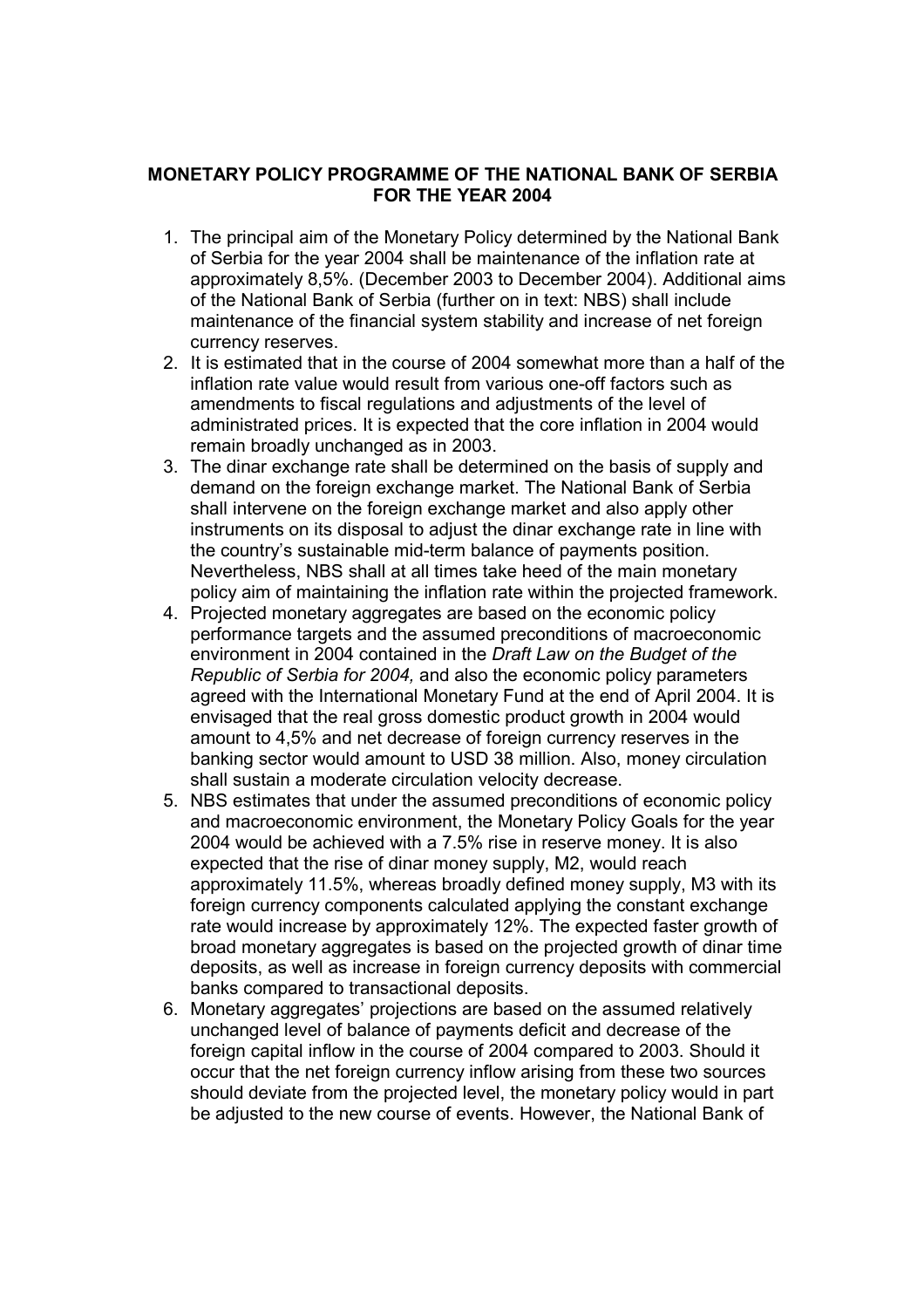Serbia would not adjust the growth of monetary aggregates to separate deviating elements constituting the net domestic assets should they chance to differ from the projected ones.

- 7. In the year 2004, National Bank of Serbia shall continue to develop and strengthen the indirect monetary instruments, including introduction of repo transactions in the second half of the year 2004. It is expected that used as a basis for such transactions shall be the bonds issued by the Republic of Serbia issued to settle the outstanding liabilities towards the NBS. In the year ahead NBS plans to rely to a considerable extent on the interest rates as an important instrument of monetary policy. The Reserve Requirement rate shall be decreased in line with the current monetary developments, whereas it would be increased only in case of critical structural distortions in the banking sector liquidity level. The National Bank of Serbia shall, in line with the level of liquidity of the banking sector, consider the possibility of further lowering of mandatory deposit on citizens' foreign currency savings.
- 8. For the purpose of regulating banking system liquidity level, NBS shall make available to banks both credit and deposit facilities. Also, in 2004 NBS may grant a short-term loan to the Republic of Serbia for the purpose of bridging a temporary budgetary gap in financing, minding at all times the banking sector liquidity level, market-set interest rates and position of the state in the banking sector, as well as the guarantee that the Government shall repay the loan in the agreed time-frame.
- 9. In the year ahead, NBS shall undertake measures to ensure development of financial markets and increase their safety and efficiency. In this respect, NBS shall further improve its regulations, propose amendments to the legal regulations and closely cooperate with the state authorities responsible for the preparation of regulations in the field of financial sector. NBS shall also take steps to lower its own charges and fees and in this manner contribute to the development of the domestic financial market.
- 10. Throughout the year 2004, NBS shall continue to improve on its banking supervision practices. The principal aim in the field of supervision over banks and other financial organizations is to secure sound and stable banking sector and protect the interests of banks' clients in order to best satisfy the demand of both public and the economy for the banking services and provide incentive for the further development of the economy. Solvency supervision and control of legality in operations of banks and other financial institutions shall be implemented in line with the international standards and principles of efficient banking supervision.
- 11. NBS shall continue on the path of improving, monitoring and supervising the dinar payment operations in commercial banks. It will also continue to develop, maintain and administer the IT infrastructure necessary for the unimpeded functioning of payment operations in the Republic of Serbia. It is one of the chief goals of NBS that the payment operations are effected